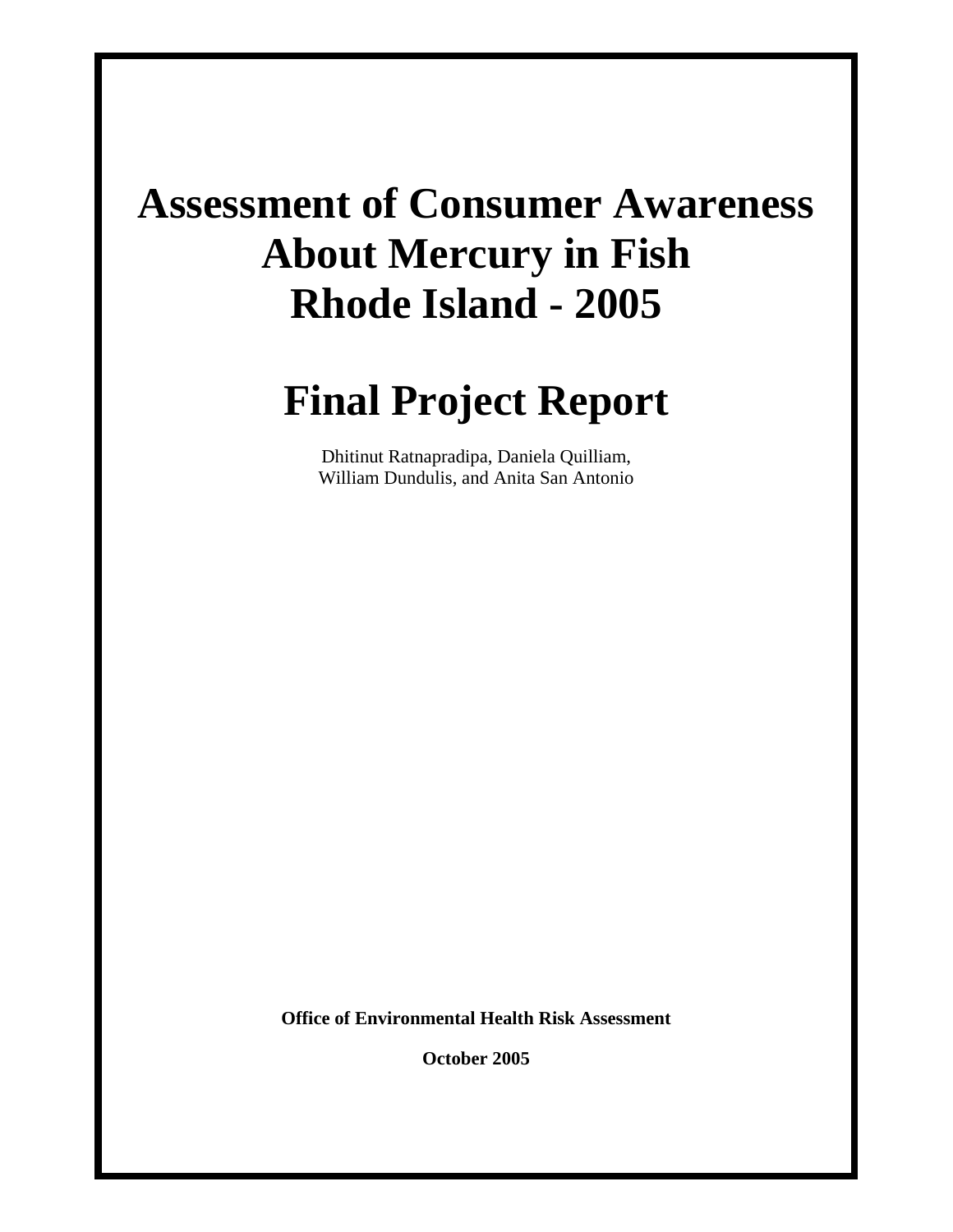# **Table of Contents**

|         |                                                                                                                    | Page          |
|---------|--------------------------------------------------------------------------------------------------------------------|---------------|
|         | <b>ACKNOWLEDGMENTS</b>                                                                                             | $\mathbf{ii}$ |
| 1.      | <b>EXECUTIVE SUMMARY</b>                                                                                           | 1             |
| $2_{-}$ | <b>BACKGROUND</b>                                                                                                  | 1             |
| 3.      | PROJECT DESCRIPTION                                                                                                | 2             |
| 4.      | THE PROJECT PROCESS                                                                                                | 3             |
| 5.      | <b>RESULTS</b>                                                                                                     | 4             |
|         | A. Consumer knowledge about mercury in fish                                                                        | 4             |
|         | B. Consumer attitudes about mercury in fish                                                                        | 4             |
|         | C. Consumer response to knowledge and attitude<br>about mercury in fish                                            | 4             |
|         | D. Channels of communication                                                                                       | 5             |
|         | E. Differences between pre- and post- surveys                                                                      | 5             |
|         |                                                                                                                    |               |
| 6.      | <b>DISCUSSION AND ANALYSIS</b>                                                                                     | 5             |
|         | A. Process evaluation                                                                                              | 5             |
|         | <b>B.</b> Conclusions                                                                                              | 6             |
| 7.      | <b>RECOMMENDATIONS</b>                                                                                             | 7             |
| 8.      | <b>APPENDICES</b>                                                                                                  | 7             |
|         | Mercury in Fish Survey                                                                                             | 8             |
|         | Table 1: Survey Participation                                                                                      | 9             |
|         | Table 2: Participant Knowledge About Mercury in Fish                                                               | 10            |
|         | Table 3: Source of Participant Knowledge About Mercury in Fish                                                     | 11            |
|         | Table 4: Participant Attitude About Mercury in Fish                                                                | 12            |
|         | Tables 5A & 5B: Participant Response to Knowledge<br>and Attitude About Mercury in Fish                            | 12            |
|         | Table 6: Statistical Significance of Differences Between<br>the Pre- and Post-Survey Results [Chi-Square Analysis] | 14            |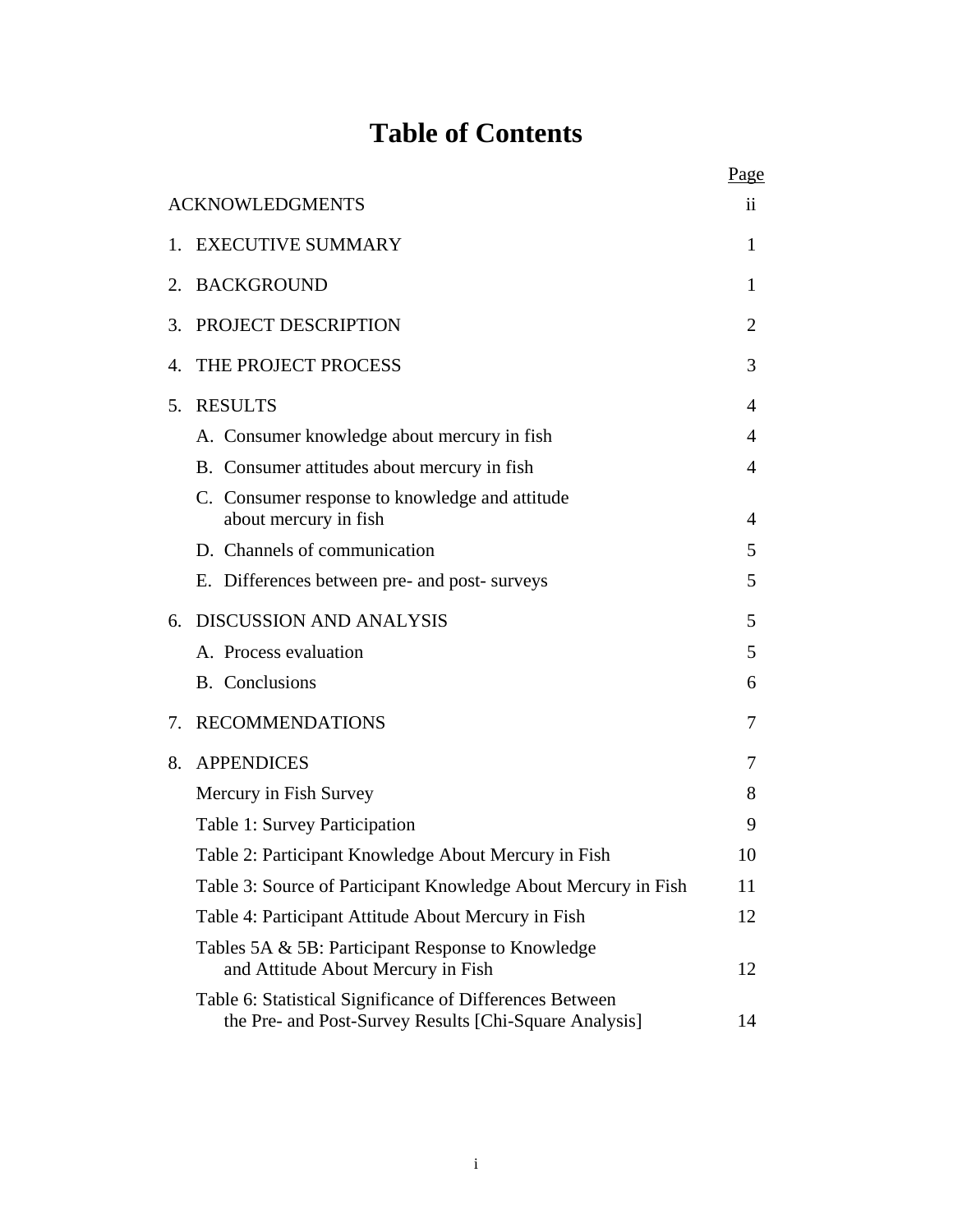# **ACKNOWLEDGMENTS**

The Rhode Island Department of Health (HEALTH) would like to thank the Rhode Island Food Dealers Association (RIFDA) and two of its members (Shaw's Supermarkets and Stop & Shop Supermarkets) for making this assessment possible.

Anita San Antonio (RIFDA President and CEO) was a valuable resource who was responsible for coordinating meetings between HEALTH and the member stores throughout the development and implementation of the pre-and post-surveys.

Dennis Kwider and Teresa Edington (Shaw's Supermarkets) and Elizabeth Chace-Marino and George Sherback (Stop & Shop Supermarkets), as well as their local store managers and associates, also played a vital role in ensuring timely and efficient administration of both surveys and the "Fish Week" educational activities.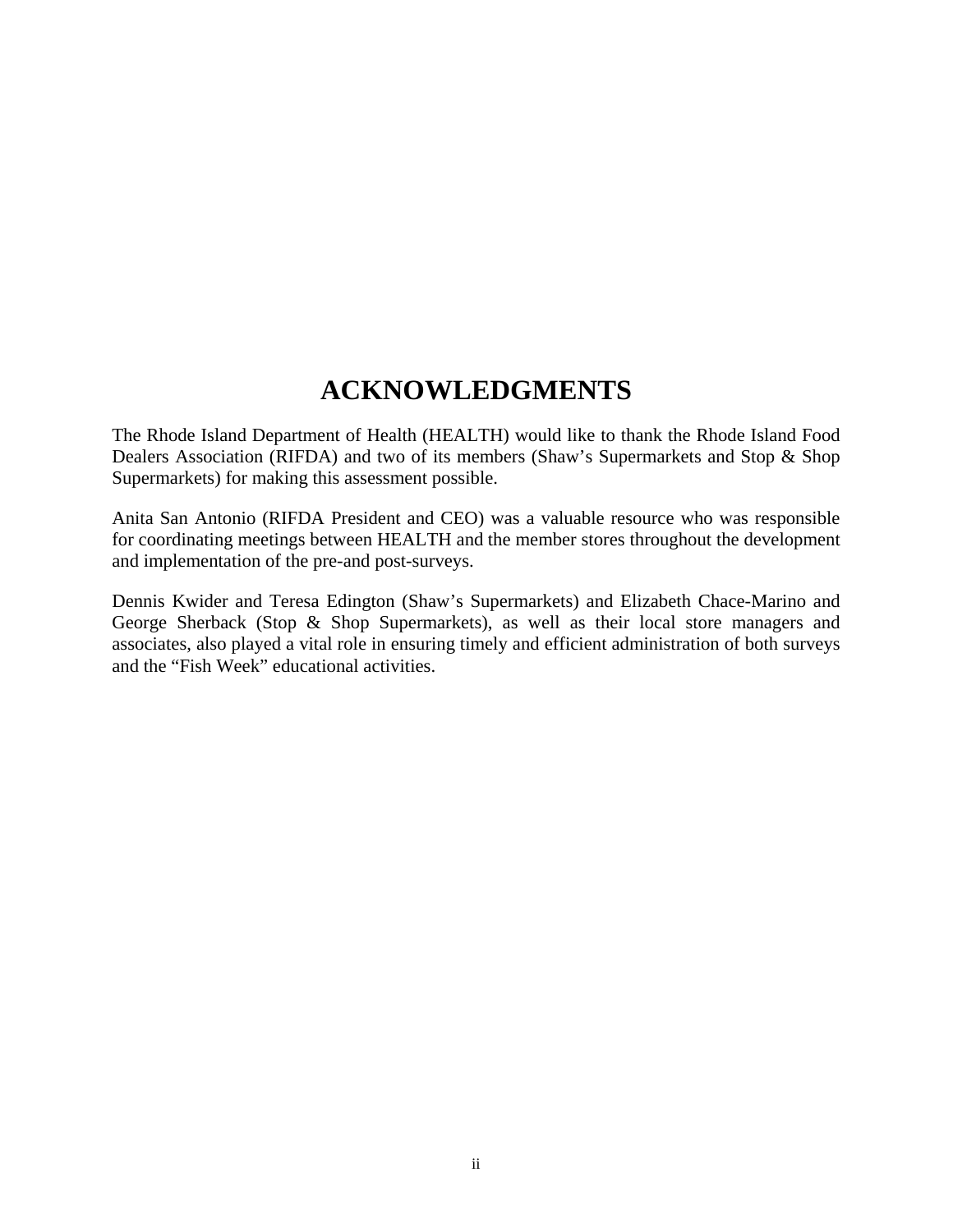# **Assessment of Consumer Awareness About Mercury in Fish Rhode Island - 2005**

#### **1. SUMMARY**

The Rhode Island Department of Health (HEALTH), in conjunction with the Rhode Island Food Dealers Association (RIFDA) and two of its members [Shaw's and Stop & Shop], conducted surveys in June and July 2005 to assess consumers' knowledge and awareness of mercury in fish issues. This study used a pre-survey and post-survey to determine if a retail-based educational campaign would be an effective tool to inform consumers about mercury in fish. A total of eight (8) stores were selected to participate in this study: Stop & Shop locations in Kingston, Providence, Lincoln, and Coventry; and Shaw's locations in Barrington, East Providence, Middletown, and Warwick [Lakewood].

The pre-survey/post-survey consisted of eleven (11) questions and targeted consumers at local grocery stores as they prepared to exit the store. A total of 1079 respondents were surveyed during the study [523 pre-survey and 556 post-survey]. The survey was designed to gather information regarding consumer knowledge, attitudes and behavioral implications [i.e., responses to knowledge and attitudes] about mercury in fish.

Because overall awareness about many mercury in fish issues was already high [pre-survey], little positive change was observed between the pre-survey and post-survey. The only exception was a question designed to determine if the survey participants had gained any knowledge about the mercury in fish issue through brochures at the retail point of sale. This question produced a statistically significant [p<0.05] increase in the number of respondents who identified brochures /in-store displays as a source of their information about mercury in fish. Small, but statistically significant, decreases in awareness and knowledge about mercury in fish issues, as indicated by answers to certain questions, are likely statistical anomalies rather than actual decreases.

#### **2. BACKGROUND**

Methyl-mercury is a neurotoxin that bioaccumulates in fish. Fish consumption advisories primarily warn women of childbearing age and their young children that some species of fish routinely contain hazardous levels of methyl-mercury that could harm a child's developing nervous system or lead to other adverse health impacts.

In April 2004, environmental activists met with Patricia Nolan, MD, HEALTH Director, to discuss mercury contamination issues in Rhode Island and lobby for regulatory requirements to post fish consumption advisories at retail point of sale. Dr. Nolan suggested that the activists consider the petition mechanism to advance the regulation issue. In October 2004, the Environmental Council of Rhode Island (ECRI) and twenty five (25) signatories petitioned HEALTH to use its existing authority to write regulations that would require all fish retailers to post signs about the dangers of mercury in fish, particularly swordfish, shark, and albacore tuna.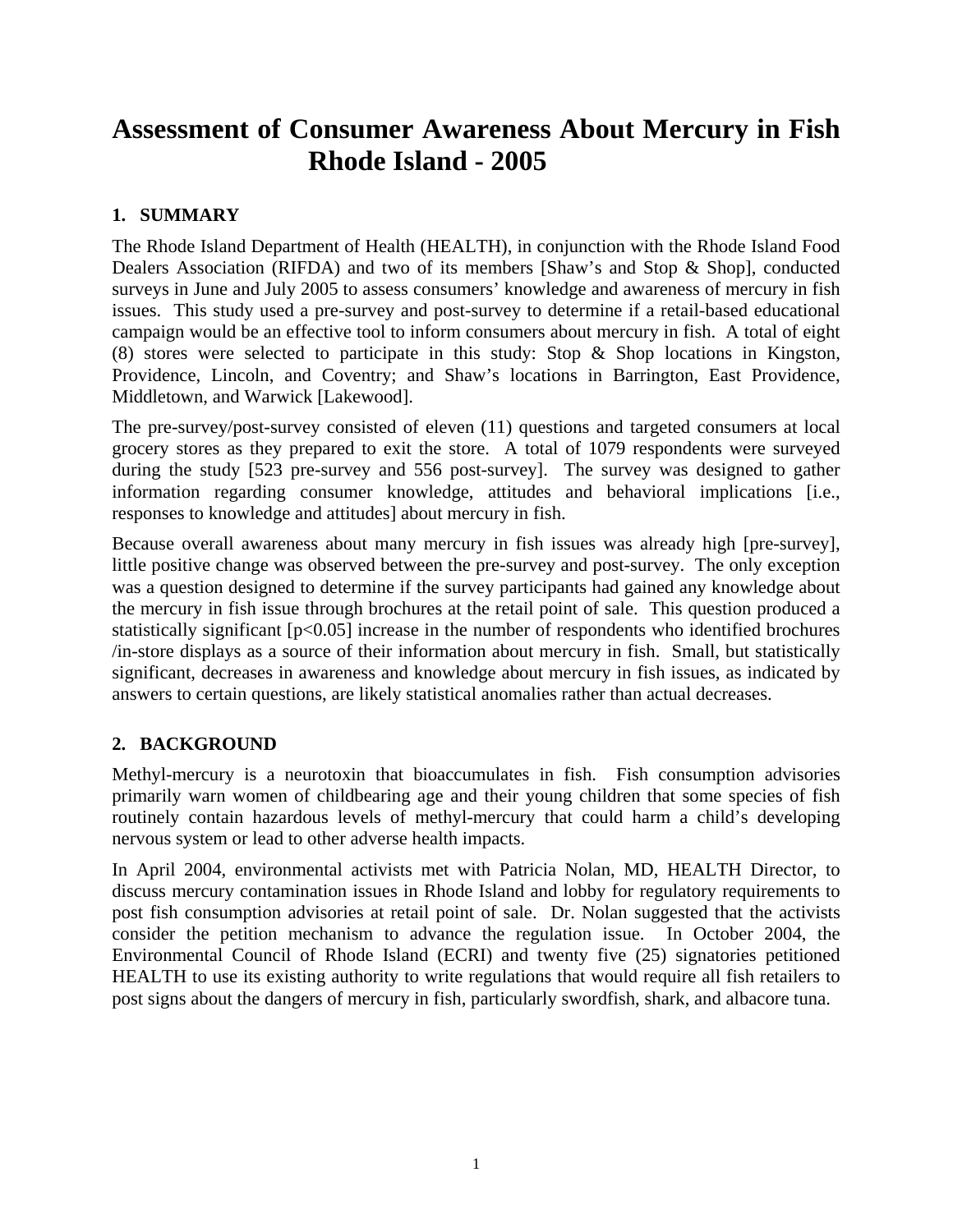#### **3. PROJECT DESCRIPTION**

HEALTH and RIFDA have worked together since 2003 on a series of campaigns to increase public health awareness about mercury in fish. These prior outreach campaigns were voluntary, and no studies were conducted to assess their effectiveness. HEALTH shared the RIFDA's concerns that signs may be an ineffective method to increase awareness, and may have the unintended result of increasing consumption of other foods that are more unhealthy than fish. HEALTH was also concerned that signs might have a spillover effect on the general public and lead to a reduction in consumption of fish that is low in mercury. In addition, establishment of mandatory signage requirements could divert limited HEALTH enforcement resources from more critical needs.

HEALTH proposed a study to RIFDA and the Petitioners which would assess whether posting advisories in retail food establishments would be an effective tool to educate consumers about mercury in fish. The results of this study would be used by HEALTH to evaluate the effectiveness of the program and make informed decisions about the need for additional outreach and/or regulatory initiatives. In January 2005, the Petitioners agreed to postpone proposing any legislation, pending the outcome the study.

The study consisted of an eleven (11) question pre-survey/post-survey design to target consumers at local grocery stores as they prepared to exit the store. This survey was designed to gather information from consumers regarding:

- A. **Consumer knowledge about mercury in fish:** Questions 1, 2, 5 and 6 assessed general knowledge about the potential health benefits and risks of eating fish, focusing particularly on information that is contained in the HEALTH educational brochure entitled "Fish is Good, Mercury is Bad."
- B. **Consumer attitudes about mercury in fish:** Questions 7 and 8 focused on the respondents' level of concern about mercury in fish for themselves and their friends and family members.
- C. **Consumer response to knowledge and attitude about mercury in fish:** Questions 3, 9, 10 and 11 assessed how consumer knowledge and attitudes about mercury in fish affect behavior. Specifically, do respondents eat fish and, if so, will [or have] their fish consumption patterns change as a result of educational information about mercury in fish.
- D. **Channels of communication:** Question 4 was designed to identify the respondent's source(s) of information about mercury in fish.

The overall study design consisted of three (3) specific elements: a pre-survey [administered on 17-19 June 2005] to establish a baseline; a "Fish Week educational program, including posting consumer advisories about mercury in fish, conducted in the eight (8) participating supermarkets during the week of 11-17 July 2005; and an identical post-survey [administered on 21-24 July 2005] to evaluate the effectiveness of the "Fish Week" educational activities.

By comparing pre- and post-survey results, the following questions could be answered:

- ¾ Did consumer knowledge about this issue increase due to "Fish Week" educational postings?
- $\triangleright$  Did respondent attitudes [as a group] about the issue change?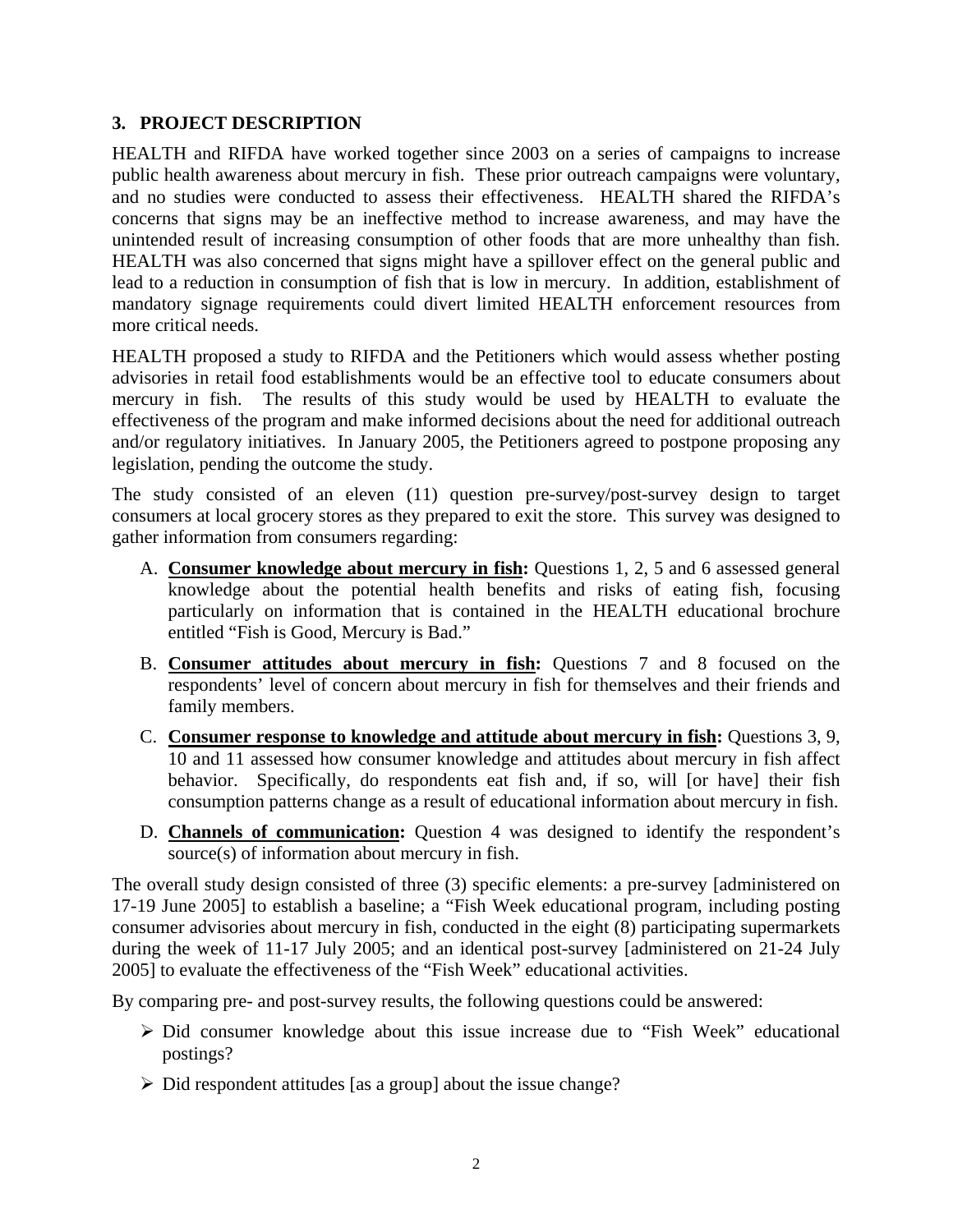$\triangleright$  Will advisories have a behavioral impact [either positive or negative] relating to this issue?

#### **4. THE PROJECT PROCESS**

The initial phase of this study included several meetings between HEALTH and RIFDA members to discuss issues related to mercury ingestion in fish and to develop a pilot program to study the effectiveness of educational signs in retail food establishments. Participants identified several obstacles and issues regarding the petition [for a regulation requiring posting] and other efforts to increase awareness, including:

- $\triangleright$  General awareness
	- $\overline{\phantom{a}}$  Mercury is just one of many public health issues related to seafood. HEALTH's Office of Food Protection is more concerned about hazards associated with consumption of raw seafood, scromboid toxin, paralytic shellfish poisoning, etc.
	- $\overline{\phantom{a}}$  Fish is just one of many dietary and public health issues related to pregnancy. Physicians are more concerned with folic acid, listeria in luncheon meat, alcohol and tobacco.
	- $\lambda$  Consuming fish can benefit heart disease prevention. Heart disease is a major cause of morbidity and mortality. Efforts to reduce mercury exposures that produce a change in behavior [i.e., causing people to include less overall fish consumption in their diet] that increases heart disease risks will likely have an overall negative impact on public health.
- $\triangleright$  Resources
	- $\lambda$  Redirecting HEALTH's Office of Food Protection to enforce signage regulations, instead of inspecting high-risk establishments, will be counter-productive to overall public health.
- $\triangleright$  Food dealers are already required by other regulations to post all sorts of signs [e.g., signs] that indicate that farm-raised salmon receive feed with additives to impart color] and the potential impact of an additional sign might be lost in the clutter.
- $\triangleright$  Using sales figures to assess the impacts of brochures or signs is problematic. Fluctuations in sales figures may reflect other factors [e.g., price reductions or holiday seafood sales].

The next phase of the project involved development of the survey instrument. RIFDA and HEALTH developed an eleven (11) question survey (see Appendix) to be used in a presurvey/post-survey format.

After the final format of the survey had been agreed on, HEALTH distributed the survey to participating RIFDA members in June 2005. The original objective had been to obtain 100 preand post-surveys from each of the participating stores. Eight (8) different stores [Stop & Shop locations in Kingston, Providence, Lincoln, and Coventry; and Shaw's locations in Barrington, East Providence, Middletown, and Warwick (Lakewood)] were selected by their respective corporate offices as survey sites. Store employees conducted face-to-face (pre-) surveys with customers on the weekend of 17-19 June 2005. "Fish Week" was held July 11-18 2005 at participating stores, and included posting consumer advisories concerning mercury in fish and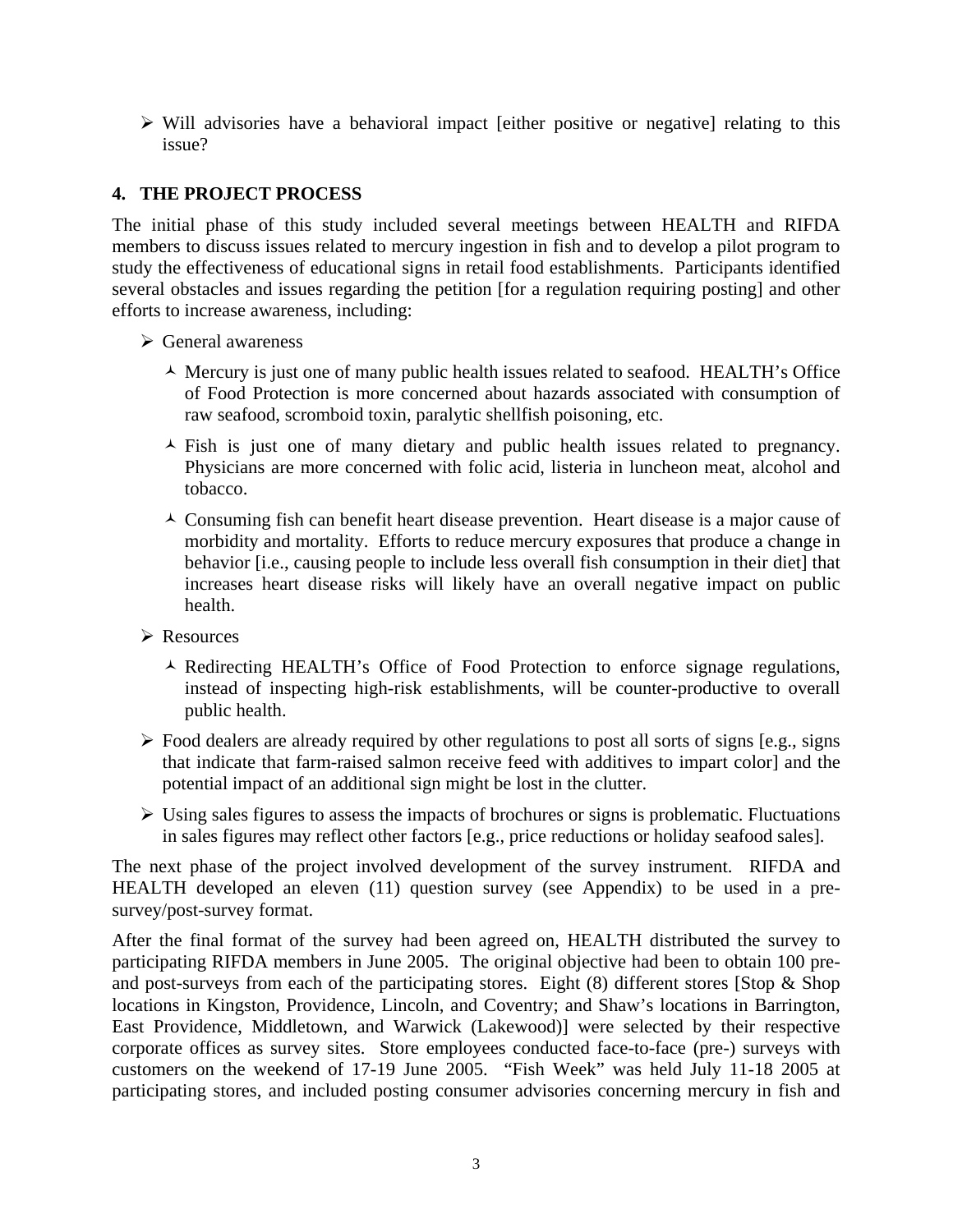distribution of Food Market Institute's brochure in English and HEALTH's "Fish is Good – Mercury is Bad!" educational brochure in both English and Spanish. Store employees again conducted face-to-face (post-) surveys with customers on the weekend of 21-24 July 2005.

#### **5. RESULTS**

HEALTH's Office of Environmental Health Risk Assessment was responsible for data entry of survey information and statistical analysis of results. A total of 1079 participants completed the survey [523 responded to the pre-survey and 556 participated in the post-survey]. Table 1 presents store location and number of respondents at each location. Tables 2, 3 and 4 summarize participant response to ten (10) questions dealing with consumer knowledge, attitude and behavioral implications [i.e., responses to knowledge and attitudes] about mercury in fish issues. Table 5 includes participant response to a multi-part question which identifies the channels of communication that consumers use to obtain information about mercury in fish issues. Table 6 presents a Chi-Square analysis of the differences between the pre- and post-surveys.

#### **A. Consumer knowledge about mercury in fish [Table 2]**

The vast majority of respondents [pre-survey: 96.2%, n=503; post-survey: 93.9%, n=522] were aware that fish is good for you. Most respondents [pre-survey: 85.7%, n=448; postsurvey: 79.9%, n=444] indicated they knew about mercury in fish and had an awareness that high levels of mercury in some fish can cause health problems. . Approximately two-thirds of respondents [pre-survey: 67.3%, n=352; post-survey: 66.5%, n=370] were aware that certain fish have high levels of mercury. The majority of survey respondents [pre-survey: 74.6%, n=390; post-survey: 68.9%, n=383] were also aware that women of child-bearing age and children under age 6 should be most careful about consuming fish that contain mercury, as evidenced by a **Yes** answer to Question 6.

#### **B. Consumer attitudes about mercury in fish [Table 4]**

Fifty-seven percent (57%) of both pre-survey  $[n=298]$  and post-survey  $[n=317]$ respondents were concerned about mercury levels in fish, while 81.1% [n=424] of presurvey and 74.6% [n=415] of post-survey respondents thought the information was important enough to share with family and friends.

#### **C. Consumer response to knowledge and attitude about mercury in fish [Tables 5A & 5B]**

In terms of behavioral impact, only about 16% of respondents from each group [presurvey n=88; post-survey n=89] have talked to their health care providers about mercury in fish. Fish consumption among respondents was high, with 80.5% [n=421] of presurvey and 77.7% [n=432] of post-survey respondents eating fish.

The remainder of the survey [Questions 10 and 11] was targeted only to respondents who consume fish. Approximately one-third of respondents to both the pre- [n=146] and post- [n=138] surveys plans to change [or has already changed] their fish-eating habits as a result of information about mercury. Pre- and post-survey responses were similar for those respondents who indicated that they would change [or have already changed] their fish consumption. About 6% would stop eating all fish; 59.6% versus 51.4% would stop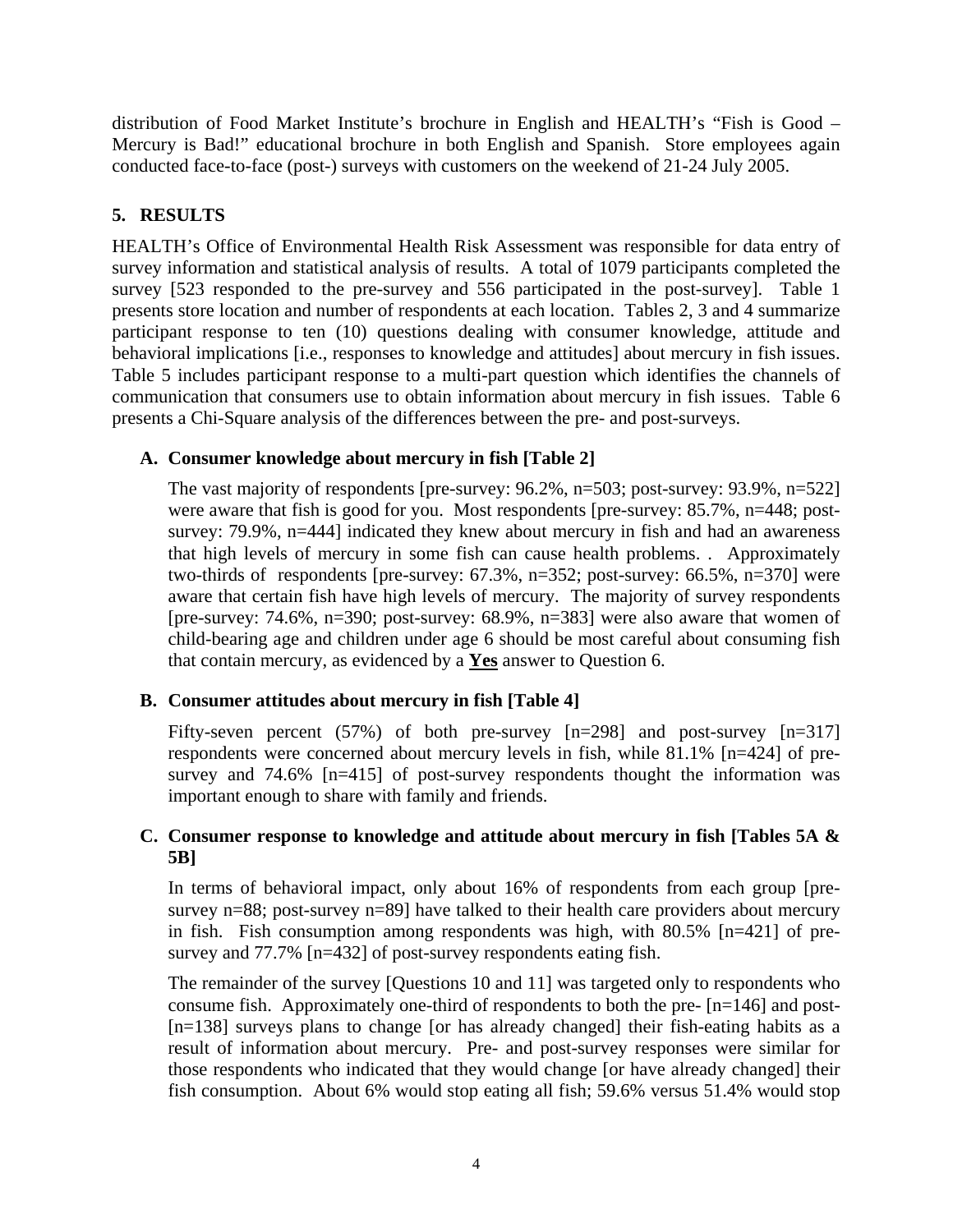eating fish with high levels of mercury; 84-85% would limit eating fish with high levels of mercury; 12-13% would stop eating all fish caught locally in Rhode Island; and 38% versus 37% would limit eating fish caught in Rhode Island.

#### **D. Channels of communication [Table 3]**

Most respondents in both pre- and post-survey have heard about high mercury levels in fish from media sources [e.g., TV, newspapers, or magazines], with 78.2% [n=409] and 75.5% [n=420] answering affirmatively. Slightly less than 25% of each group [n=121, n=133] heard about the issue on the Internet. The greatest difference between pre- and post-survey responses was the number of people who obtained information about the issue from brochures at point-of-sale. Only 15.3% [n=80] of the pre-survey respondents indicated that they heard about mercury in fish in this manner, while the post-survey showed an increase to 24.1% [n=134] of the respondents.

#### **E. Differences between pre and post-surveys [Table 6]**

There was a statistically significant [p=0.0176] increase in the percent of "Yes" answers to Question 4c. There were also statistically significant decreases in the percent of "Yes" answers to Questions 1 [p=0.0491]; 2 [p=0.0046]; 4a [p=0.0378]; 4e [0.0110]; 6  $[p=0.0124]$  and 8  $[p=0.0015]$ .

A detailed analysis of possible factors contributing to these changes is presented in Section 6 below.

#### **6. DISCUSSION AND ANALYSIS**

#### **A. Process evaluation:**

There are a number of factors which may have introduced some statistical bias into both the pre- and post-survey results.

- ¾ Participation from RIFDA and its members was voluntary, and the number of completed surveys varied from store to store.
- $\triangleright$  Additional efforts could have been made to improve communication with participating stores.
- $\triangleright$  Store employees weren't provided with a common training prior to conducting the surveys. It was left up to each participating store to identify the employees who would conduct the survey and provide whatever training was necessary. In addition, the employees conducting the pre-survey were not necessarily those conducting the postsurvey.
- $\triangleright$  The type and extent of "Fish Week" educational activities were not uniform among stores, and there may have been some inconsistencies in the posting/information that was available at each location.
- $\triangleright$  Although the surveys were conducted at the same locations and at similar time of day/week, there was a high probability of different populations being sampled [i.e., pre-survey and post-survey participants weren't necessarily the same consumers], and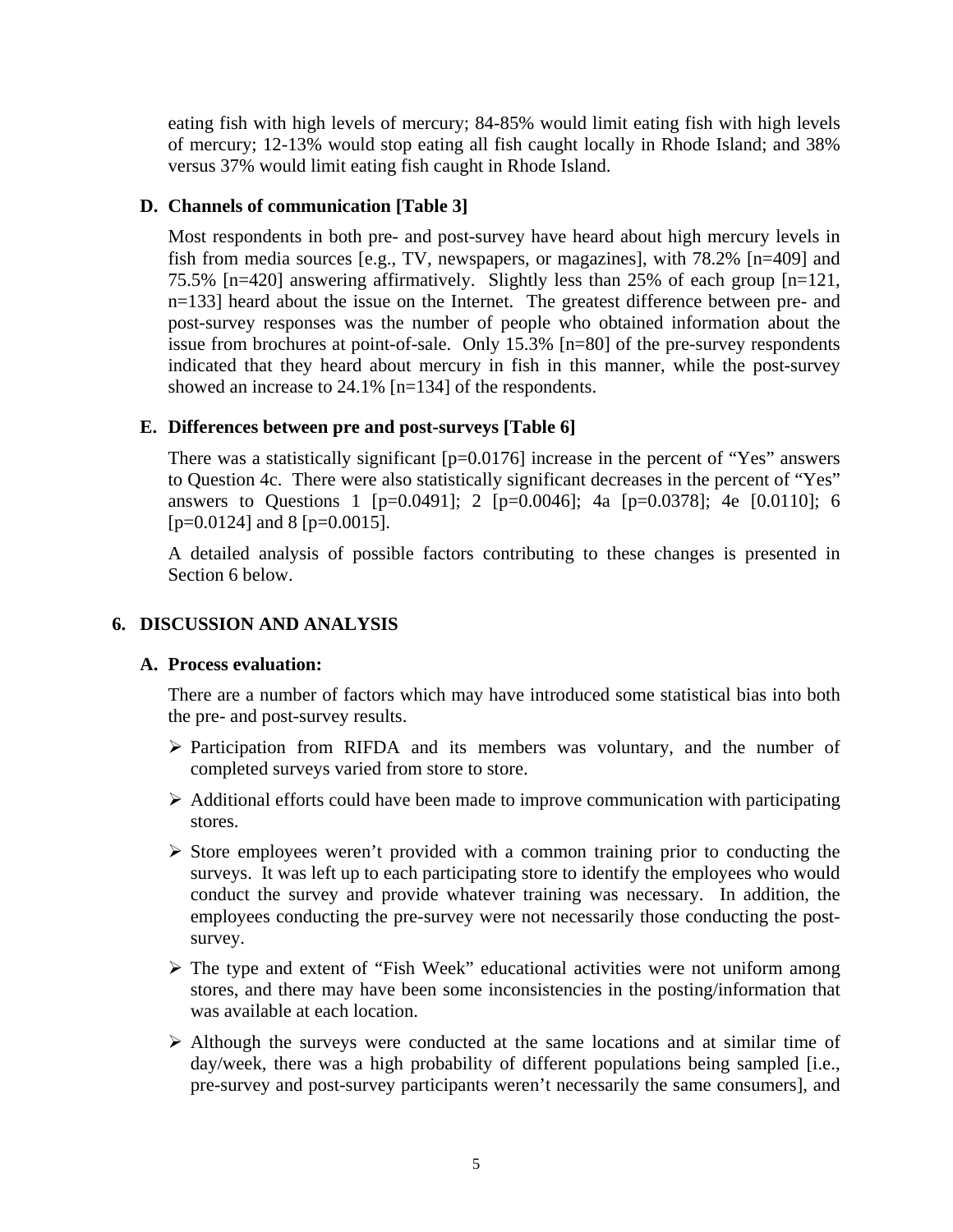there was also a possibility of difference in the general characteristics of those being surveyed.

Differences between the pre-survey and post-survey responses weren't statistically significant for Questions 3, 4b, 4d, 5, 7, 9 10 and 11, although pre-survey scores were generally higher in raw percentages.

An increase in the percent of "Yes" answers to Question 4c was not unexpected and could be attributed to the "Fish Week" educational activities.

A statistically significant decrease in the percent of "Yes" answers to Questions 1, 2, 4a, 6 and 8 was unexpected. Participant response to these questions was unlikely to be negatively impacted by the "Fish Week" educational activities. A possible explanation may lie in some combination of the statistical bias factors identified above.

#### **B. Conclusions:**

There was no apparent positive impact from the "Fish Week" educational intervention on most of the Knowledge, Attitude or Behavior factors being evaluated in this study. Only Communication Channels [Question 4c] indicated any statistically significant increase between pre- and post-survey participants. The design of the survey should not have resulted in any of the statistically significant **decreases** identified in Section 6A. Unless these trends can be validated by additional surveys, the results should be handled as statistical anomalies, and presumed to have a neutral impact as a result of the "Fish Week" educational activities.

Despite an increase in the number of consumers who gained knowledge about high levels of mercury in fish from the supermarket brochures, less than 25% of either the pre-survey or post-survey group indicated that the supermarket postings were sources of their knowledge about the issue. In addition, they did not exhibit an increase in general knowledge nor did they indicate any attitudinal or behavioral changes.

The following overall trends were noted in both the pre- and post-surveys:

- $\triangleright$  Most respondents had general knowledge about mercury in fish issues;
- $\triangleright$  Most respondents eat fish;
- $\triangleright$  Most respondents do not plan to change their attitudes or fish consumption behaviors, although in some cases this may be because the respondent did not consider himself/ herself to be in a high-risk group; and
- $\triangleright$  There was a slight increase in the number of respondent who obtained their knowledge from point-of-sale brochures [Question 4c], but there was no significant change in general knowledge about mercury in fish issues [Questions 1, 2, 5, 6].
- $\triangleright$  A comparison of swordfish/shark sales between participating and non-participating stores could also be an important consideration in evaluating the effectiveness of "Fish Week" educational activities.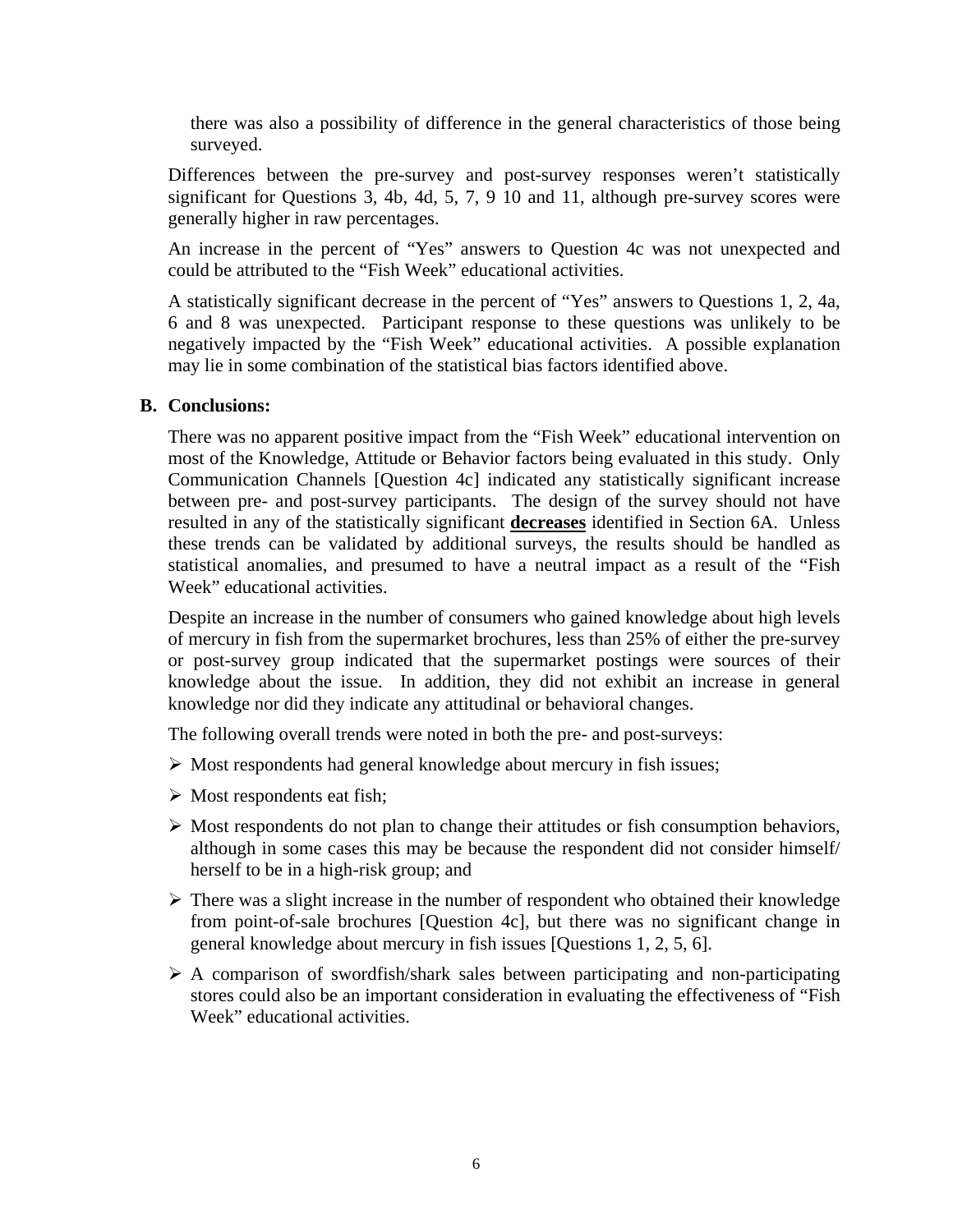#### **7. RECOMMENDATIONS**

Based on this pilot study, HEALTH recommends the following:

- $\triangleright$  This study provides little support for regulations requiring posting of fish advisories at retail point of sale. HEALTH should continue to work with RIFDA, environmental groups and individual retail food establishments to promote voluntary consumer education [e.g., brochures, etc]. Evaluation of these efforts can serve as the basis for determining the need of any future regulatory requirements.
- $\triangleright$  HEALTH and its community partners should continue to evaluate existing mercury educational resources, determine the best ways to distribute them to target populations and develop additional educational/outreach materials as necessary.

#### **8. APPENDICES[1](#page-9-0)**

Survey Questionnaire

Table 1: Survey Participation

Table 2: Participant Knowledge About Mercury in Fish

Table 3: Source of Participant Knowledge About Mercury in Fish

Table 4: Participant Attitude About Mercury in Fish

Tables 5A & 5B: Participant Response to Knowledge and Attitude About Mercury in Fish

Table 6: Statistical Significance of Differences Between the Pre- and Post-Survey Results [Chi Square Analysis]

1

<span id="page-9-0"></span><sup>&</sup>lt;sup>1</sup> Attached – Pages 8-14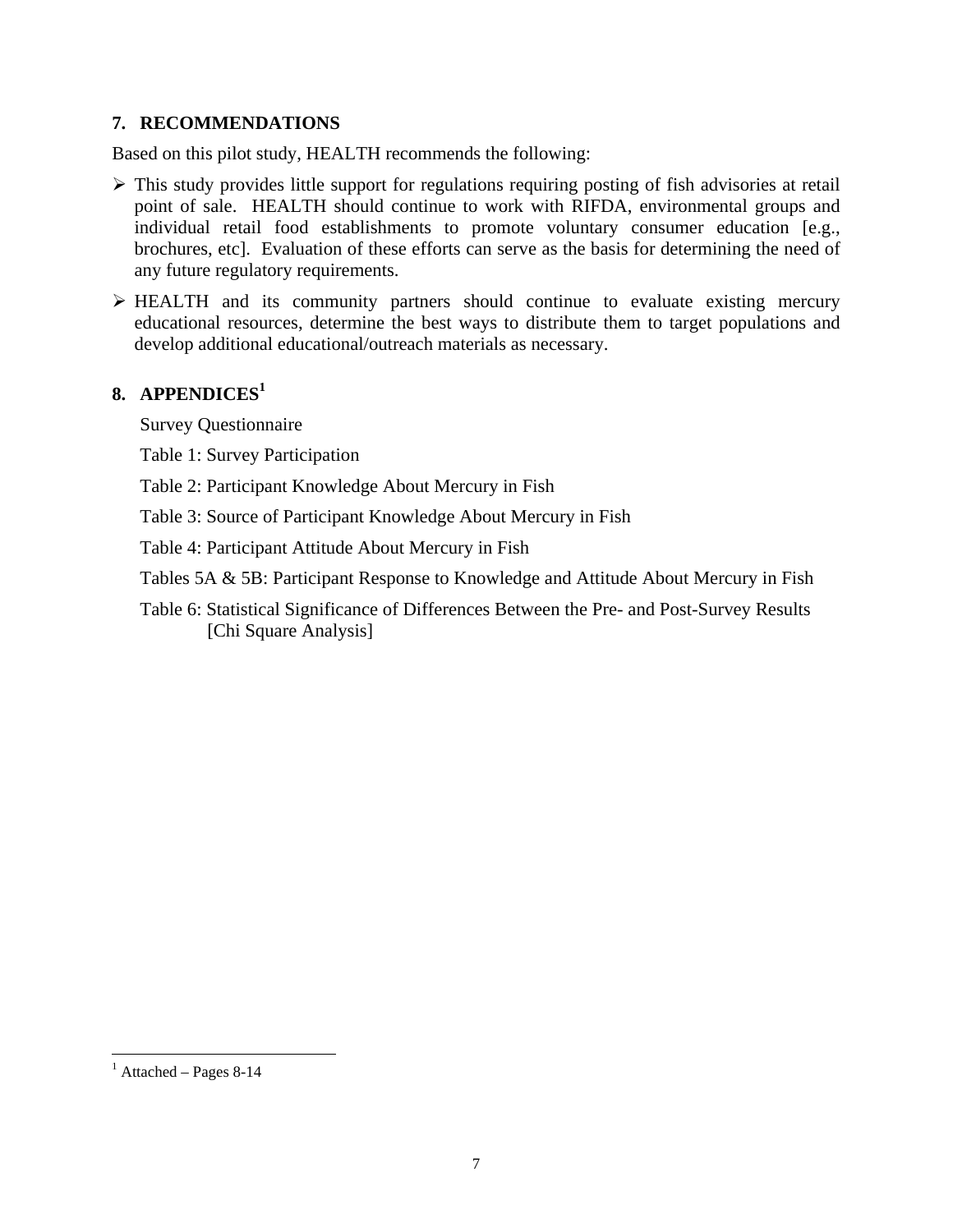Location: <u>Date: Belleville Burnstein and Date:</u> Date:

**Hello. My name is an I am conduct ng a survey on behalf of i the RI Department of Health and the RI Food Dealers Association on seafood shopping. May I take a few moments of your time? Mercury in Fish Survey**  *Throughout this survey, the word "fish" refers to all fresh, frozen, canned, and packaged fish.*  **1.** Are you aware that fish is good for you? **Y**es **N**o **2.** Are you aware that high levels of mercury in some fish can cause health problems? **Y**es **N**o **3.** Have you talked to your health care provider about mercury and fish? **With Allenance Allenance No 4.** Have you heard about high mercury levels in fish from:

**a.** TV, newspapers, or magazines? **We are all the contract of the CO** contract  $\mathbf{Y}$ es No **b.** The Internet? <u>**With The Internet? No**</u> **c.** Brochures in the supermarket or fish stores? **Wese No i.** If Yes, did you understand the brochures? **WES** No **d.** Your doctor or nurse? **We are all the COV YES** No **e.** Your family or friends? **No No 5.** Are you aware that large fish, such as swordfish, shark, and albacore tuna, have high levels of mercury? **Y**es **N**o **6.** Are you aware that pregnant or nursing women and children under age six should be most careful about eating fish that contain mercury? **Y**es **N**o **7.** Are you concerned about mercury levels in fish? **Y**es **N**o **8.** Do you think information about mercury in fish is important enough to share with your family and friends? **Y**es **N**o **9.** Do you eat fish? **Y**es **N**o

*If you answered "No" to #9: Thank you for completing this survey.* 

**10.** Due to information about mercury in fish, do you plan to change (or have you already changed) your fisheating habits? **Y**es **N**o

*If you answered "No" to #10: Thank you for completing this survey.*

#### **11. ANSWER ONLY IF YOU ANSWERED "YES" TO #10**

If you plan to change your eating habits, do you plan to (or have you already):

|    | Yes No |  |
|----|--------|--|
| f. |        |  |
|    |        |  |

**Thank you for completing this survey. For additional information about mercury in fish, see the Customer Service Desk or visit the Department of Health Website at** *<http://www.health.ri.gov/environment/risk/fish.php>*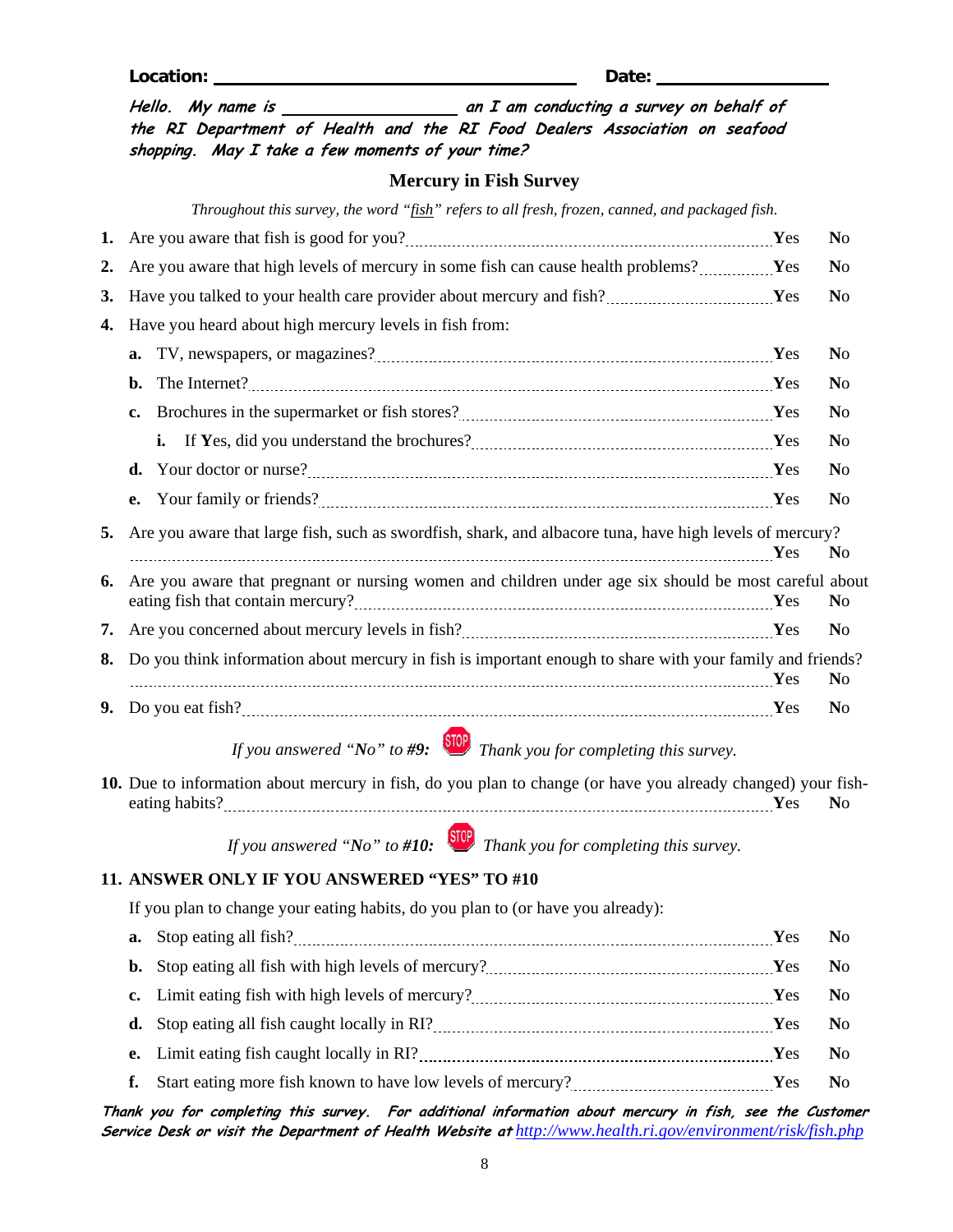| <b>TABLE 1: SURVEY PARTICIPATION</b> |  |  |  |  |  |
|--------------------------------------|--|--|--|--|--|
| ______________________               |  |  |  |  |  |

| <b>SURVEY LOCATION</b> | <b>PRE-SURVEY</b> (June 2005)<br><b>#SURVEYED</b> | <b>PERCENT</b> | POST-SURVEY (July 2005)<br><b>#SURVEYED</b> | <b>PERCENT</b> | <b>COMBINED TOTALS</b><br><b># SURVEYED</b> | <b>PERCENT</b> |
|------------------------|---------------------------------------------------|----------------|---------------------------------------------|----------------|---------------------------------------------|----------------|
| Barrington Shaw's      | 55                                                | 10.5%          | 57                                          | 10.3%          | 112                                         | 10.4%          |
| Coventry Stop & Shop   | 100                                               | 19.1%          | 82                                          | 14.7%          | 182                                         | 16.9%          |
| East Providence Shaw's | 38                                                | 7.3%           | 21                                          | 3.8%           | 59                                          | 5.5%           |
| Kingston Stop & Shop   | 100                                               | 19.1%          | 99                                          | 17.8%          | 199                                         | 18.4%          |
| Lakewood Shaw's        | 15                                                | 2.9%           | 86                                          | 15.5%          | 101                                         | 9.4%           |
| Lincoln Stop $&$ Shop  | 64                                                | 12.2%          | 69                                          | 12.4%          | 133                                         | 12.3%          |
| Middletown Shaw's      | 51                                                | 9.8%           | 54                                          | 9.7%           | 105                                         | 9.7%           |
| Providence Stop & Shop | 100                                               | 19.1%          | 88                                          | 15.8%          | 188                                         | 17.4%          |
| <b>TOTALS:</b>         | 523                                               | 100.0%         | 556                                         | 100.0%         | 1079                                        | 100.0%         |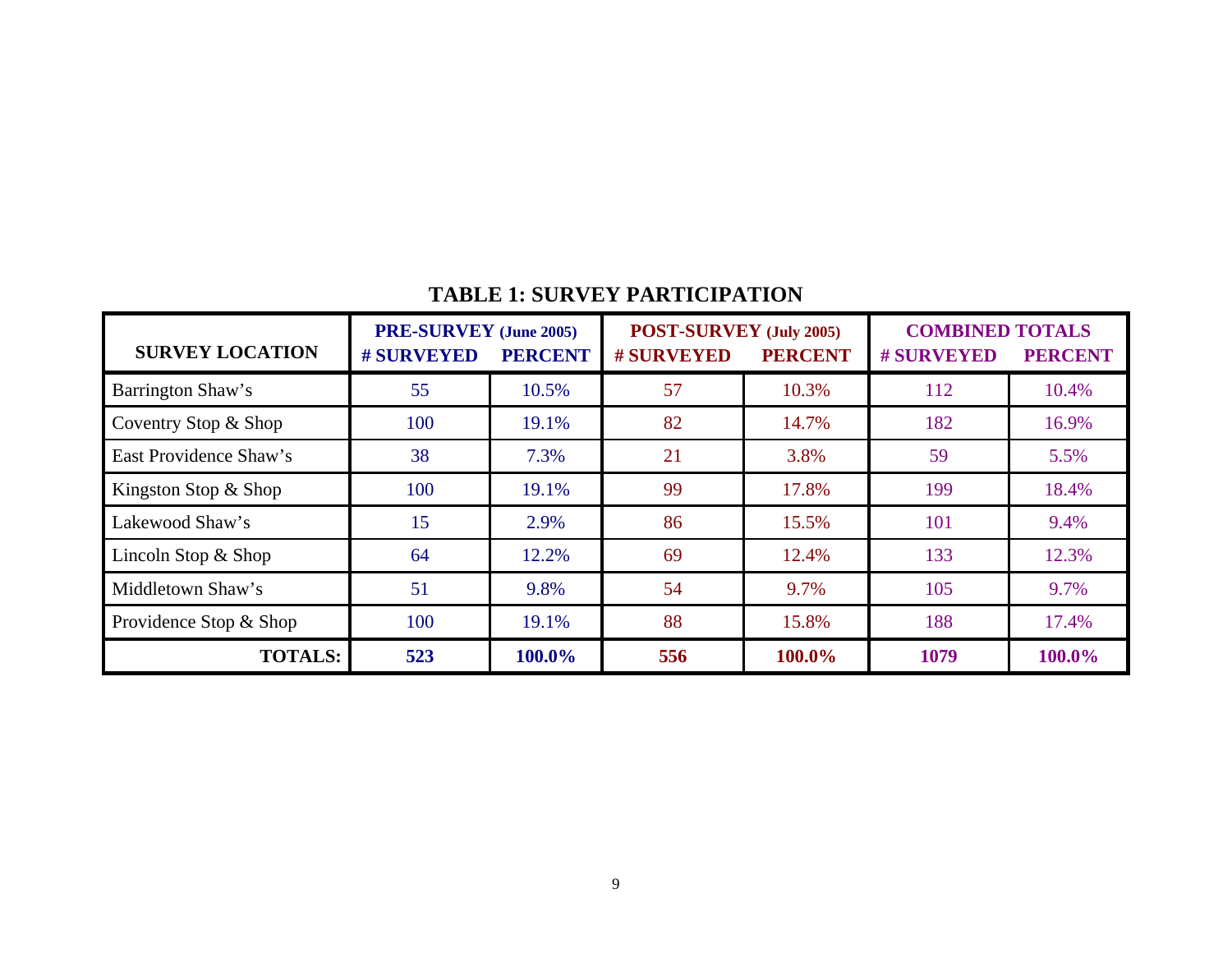|                                                                                                                                                       | <b>PRE-SURVEY</b> (June 2005) |             | <b>POST SURVEY (July 2005)</b> |             |             |                  |
|-------------------------------------------------------------------------------------------------------------------------------------------------------|-------------------------------|-------------|--------------------------------|-------------|-------------|------------------|
| <b>QUESTION</b>                                                                                                                                       | <b>YES</b>                    | <b>NO</b>   | <b>NO ANSWER</b>               | <b>YES</b>  | <b>NO</b>   | <b>NO ANSWER</b> |
| 1. Are you aware that fish is good<br>for you?                                                                                                        | 503 [96.2%]                   | $17$ [3.3%] | $3 [0.6\%]$                    | 522 [93.9%] | $32$ [5.8%] | $2 [0.4\%]$      |
| 2. Are you aware that high levels<br>of mercury in some fish can<br>cause health problems?                                                            | 448 [85.7%]                   | 70 [13.4%]  | $5$ [1.0%]                     | 444 [79.9%] | 111 [20.0%] | $1 [0.2\%]$      |
| 5. Are you aware that large fish,<br>such as swordfish, shark, and<br>albacore tuna, have high levels<br>of mercury?                                  | 352 [67.3%]                   | 160 [30.6%] | 11 $[2.1\%]$                   | 370 [66.5%] | 181 [32.6%] | $5 [0.9\%]$      |
| 6. Are you aware that pregnant<br>or nursing women and<br>children under age six should<br>be most careful about eating<br>fish that contain mercury? | 390 [74.6%]                   | 120 [22.9%] | 13 [2.5%]                      | 383 [68.9%] | 167 [30.0%] | $6$ [1.1%]       |

## **TABLE 2: PARTICIPANT KNOWLEDGE ABOUT MERCURY IN FISH**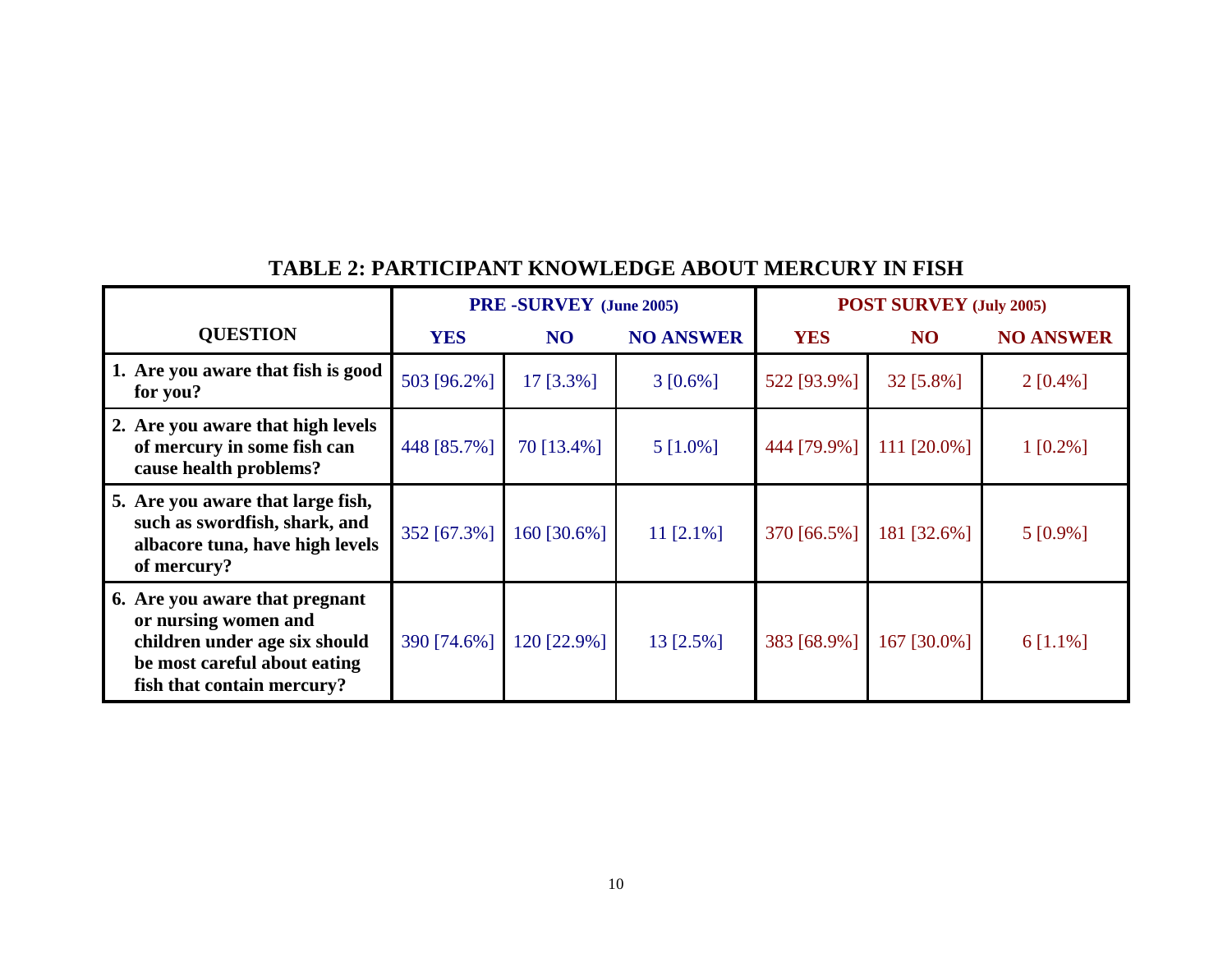| <b>TABLE 3: SOURCE OF PARTICIPANT KNOWLEDGE ABOUT MERCURY IN FISH</b>           |             |                        |                  |                                |             |                  |  |  |
|---------------------------------------------------------------------------------|-------------|------------------------|------------------|--------------------------------|-------------|------------------|--|--|
|                                                                                 |             | PRE-SURVEY (June 2005) |                  | <b>POST SURVEY (July 2005)</b> |             |                  |  |  |
| <b>QUESTION</b>                                                                 | <b>YES</b>  | <b>NO</b>              | <b>NO ANSWER</b> | <b>YES</b>                     | NO          | <b>NO ANSWER</b> |  |  |
| 4. Have you heard about high mercury levels in fish from:                       |             |                        |                  |                                |             |                  |  |  |
| a. TV, newspapers, or<br>magazines?                                             | 409 [78.2%] | 89 [17.0%]             | 25 [4.8%]        | 420 [75.5%]                    | 126 [22.7%] | $10$ [1.8%]      |  |  |
| b. The Internet?                                                                | 121 [23.2%] | 292 [55.8%]            | 110 [21.0%]      | 133 [23.9%]                    | 375 [67.4%] | 48 [8.6%]        |  |  |
| c. Brochures in the supermarket<br>or fish stores?                              | 80 [15.3%]  | 323 [61.8%]            | 120 [22.9%]      | 134 [24.1%]                    | 370 [66.5%] | 52 [9.4%]        |  |  |
| AN ADDITIONAL QUESTION WAS ASKED ONLY OF THOSE WHO RESPONDED YES TO QUESTION 3c |             |                        |                  |                                |             |                  |  |  |
| If Yes, did you understand<br>the brochures?                                    | 65 [68.4%]  | $20$ [21.1%]           | 10 [10.5%]       | 100 [75.2%]                    | 25 [18.8%]  | $8[6.0\%]$       |  |  |
| d. Your doctor or nurse?                                                        | 98 [18.7%]  | 313 [59.8%]            | 112 [21.4%]      | 101 [18.2%]                    | 402 [72.3%] | 53 [9.5%]        |  |  |
| e. Your family or friends?                                                      | 217 [41.5%] | 200 [38.2%]            | 106 [20.3%]      | 224 [40.3%]                    | 289 [52.0%] | 43 [7.7%]        |  |  |

## **TABLE 3: SOURCE OF PARTICIPANT KNOWLEDGE ABOUT MERCURY IN FISH**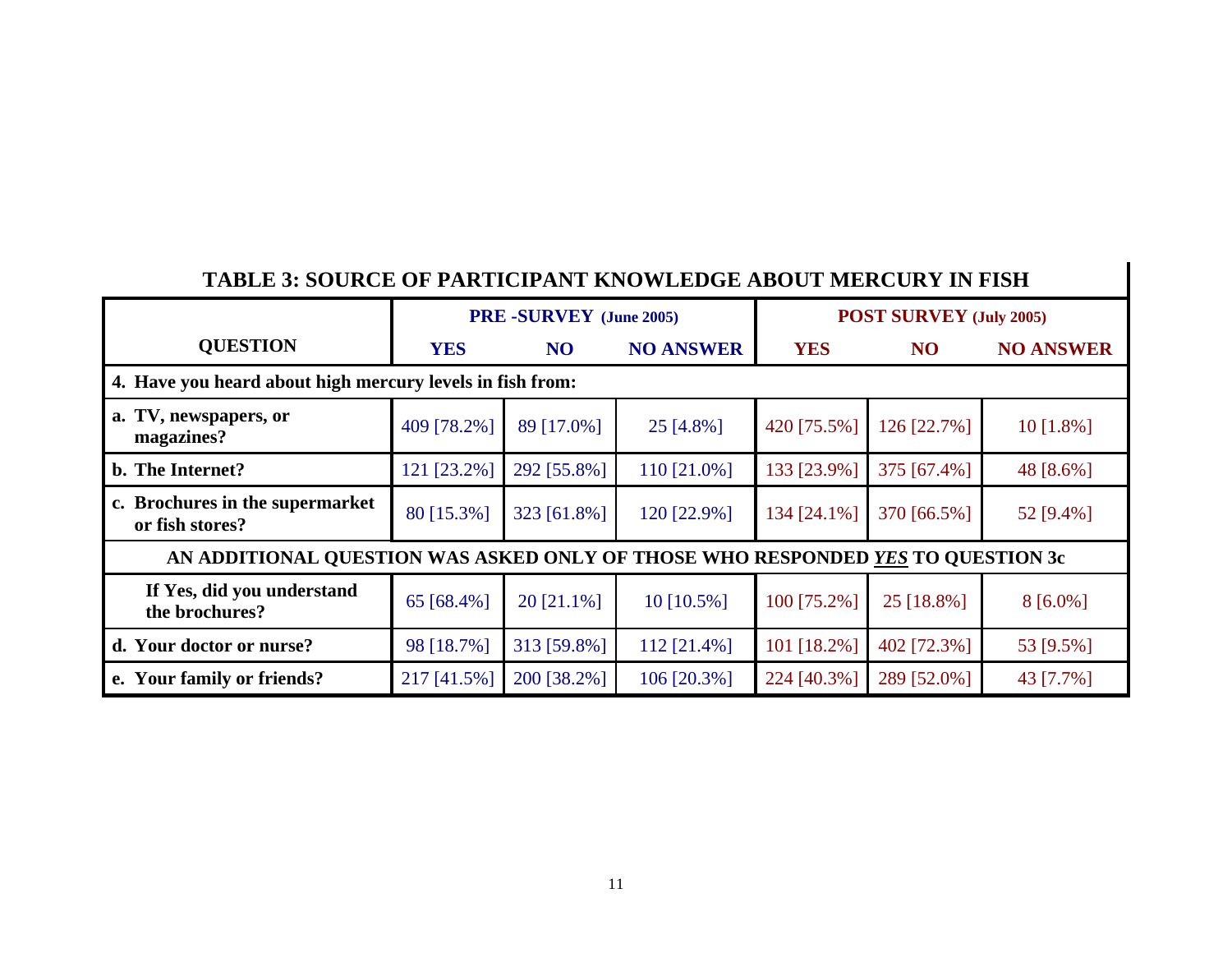|                                                                                                                      | <b>PRE-SURVEY</b> (June 2005) |             |                  | <b>POST SURVEY (July 2005)</b> |                |                  |
|----------------------------------------------------------------------------------------------------------------------|-------------------------------|-------------|------------------|--------------------------------|----------------|------------------|
| <b>QUESTION</b>                                                                                                      | <b>YES</b>                    | NO          | <b>NO ANSWER</b> | <b>YES</b>                     | N <sub>O</sub> | <b>NO ANSWER</b> |
| 7. Are you concerned about<br>mercury levels in fish?                                                                | 298 [57.0%]                   | 201 [38.4%] | 24 [4.6%]        | 317 [57.0%]                    | $226$ [40.6%]  | 13 [2.3%]        |
| 8. Do you think information<br>about mercury in fish is<br>important enough to share<br>with your family and friends | 424 [81.1%]                   | 77 [14.7%]  | $22$ [4.2%]      | 415 [74.6%]                    | $125$ [22.5%]  | $16$ [2.9%]      |

## **TABLE 4: PARTICIPANT ATTITUDE ABOUT MERCURY IN FISH**

### **TABLE 5A: PARTICIPANT RESPONSE TO KNOWLEDGE AND ATTITUDE ABOUT MERCURY IN FISH**

|                                                                                                                                         | <b>PRE-SURVEY</b> (June 2005) |             |                  | <b>POST SURVEY (July 2005)</b> |             |                  |
|-----------------------------------------------------------------------------------------------------------------------------------------|-------------------------------|-------------|------------------|--------------------------------|-------------|------------------|
| <b>QUESTION</b>                                                                                                                         | <b>YES</b>                    | <b>NO</b>   | <b>NO ANSWER</b> | <b>YES</b>                     | <b>NO</b>   | <b>NO ANSWER</b> |
| Have you talked to your<br>3.<br>health care provider about<br>mercury and fish?                                                        | 88 [16.8%]                    | 427 [81.6%] | 8 [1.5%]         | 89 [16.0%]                     | 462 [83.1%] | $5 [0.9\%]$      |
| Do you eat fish?<br>9.                                                                                                                  | 421 [80.5%]                   | 85 [16.3%]  | 17 [3.3%]        | 432 [77.7%]                    | 104 [18.7%] | $20$ [3.6%]      |
| <b>OUESTION 10 WAS ASKED ONLY OF THOSE WHO RESPONDED YES TO QUESTION 9</b>                                                              |                               |             |                  |                                |             |                  |
| 10. Due to information about<br>mercury in fish, do you plan<br>to change (or have you<br>already changed) your fish-<br>eating habits? | 146 [34.7%]                   | 254 [60.3%] | $21$ [5.0%]      | 138 [31.7%]                    | 272 [62.5%] | $25$ [5.7%]      |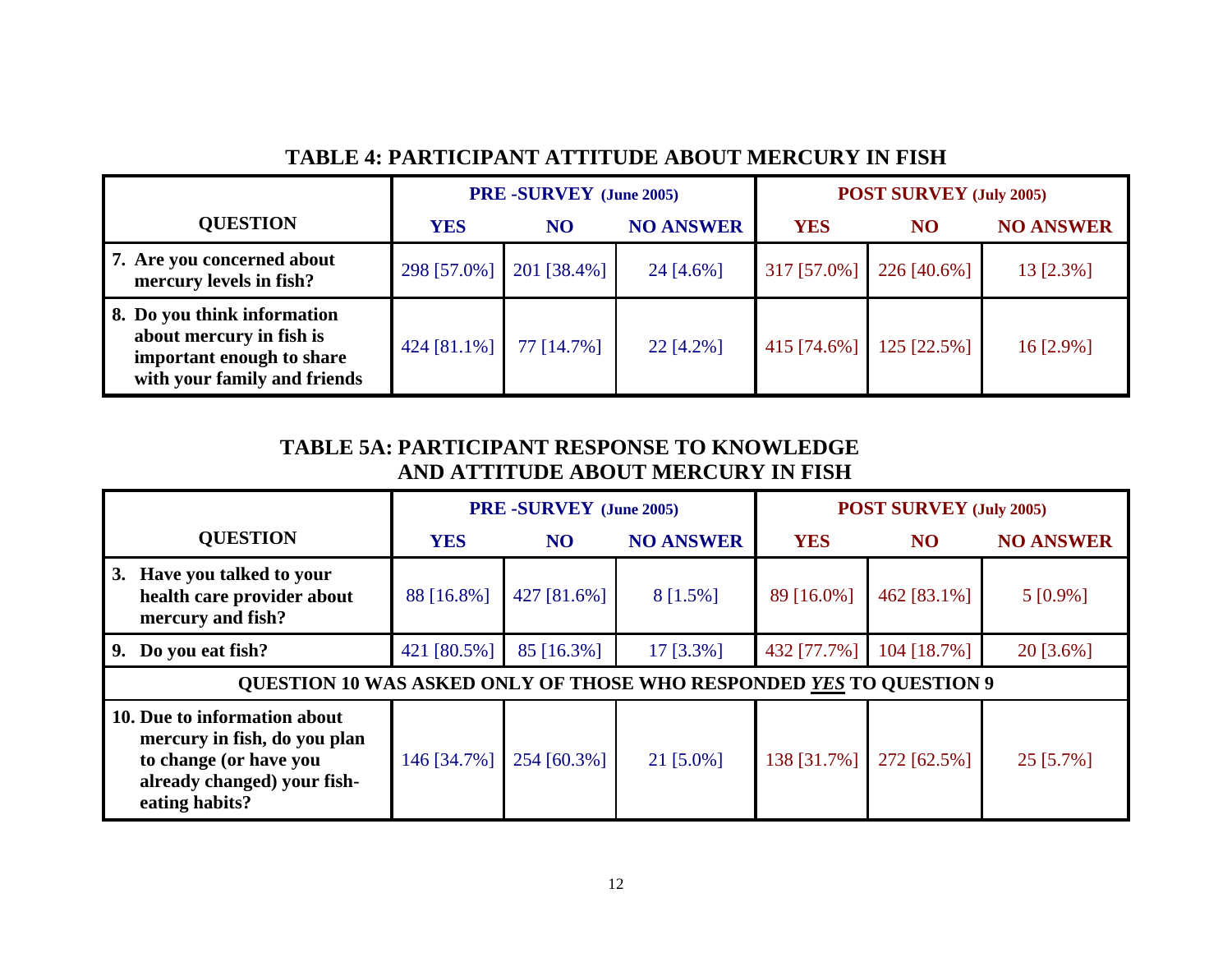## **TABLE 5B: PARTICIPANT RESPONSE TO KNOWLEDGE AND ATTITUDE ABOUT MERCURY IN FISH**

|                                                                                     | PRE-SURVEY (June 2005) |                | <b>POST SURVEY (July 2005)</b> |             |             |                  |
|-------------------------------------------------------------------------------------|------------------------|----------------|--------------------------------|-------------|-------------|------------------|
| <b>QUESTION</b>                                                                     | <b>YES</b>             | NO             | <b>NO ANSWER</b>               | <b>YES</b>  | <b>NO</b>   | <b>NO ANSWER</b> |
| QUESTION 11 WAS ASKED ONLY OF THOSE WHO RESPONDED YES TO QUESTION 10                |                        |                |                                |             |             |                  |
| 11. If you plan to change your eating habits, do you plan to (or have you already): |                        |                |                                |             |             |                  |
| Stop eating all fish?<br>a.                                                         | $9[6.2\%]$             | 133 [91.1%]    | $4 [2.7\%]$                    | $9[6.5\%]$  | 120 [86.3%] | $10$ [7.2%]      |
| Stop eating all fish with high<br>$\mathbf{b}$ .<br>levels of mercury?              | 87 [59.6%]             | 56 [38.4%]     | $3 [2.1\%]$                    | 71 [51.4%]  | 52 [37.7%]  | 15 [10.9%]       |
| Limit eating fish with high<br>$c_{\bullet}$<br>levels of mercury?                  | 122 [83.6%]            | 14 [ $9.6\%$ ] | $10 [6.8\%]$                   | 117 [84.8%] | 10 [7.2%]   | 11 $[8.0\%]$     |
| Stop eating all fish caught<br>d.<br>locally in RI?                                 | $17$ [11.6%]           | 119 [81.5%]    | 10 [6.8%]                      | 18 [13.0%]  | 104 [75.4%] | $16$ [11.6%]     |
| Limit eating fish caught<br>e.<br>locally in RI?                                    | 56 [38.4%]             | 81 [55.5%]     | $9[6.2\%]$                     | 50 [36.2%]  | 71 [51.4%]  | 17 [12.3%]       |
| f.<br><b>Start eating more fish known</b><br>to have low levels of mercury?         | 118 [80.8%]            | $22$ [15.1%]   | 6 [4.1%]                       | 111 [80.4%] | 17 [12.3%]  | $10$ [7.2%]      |